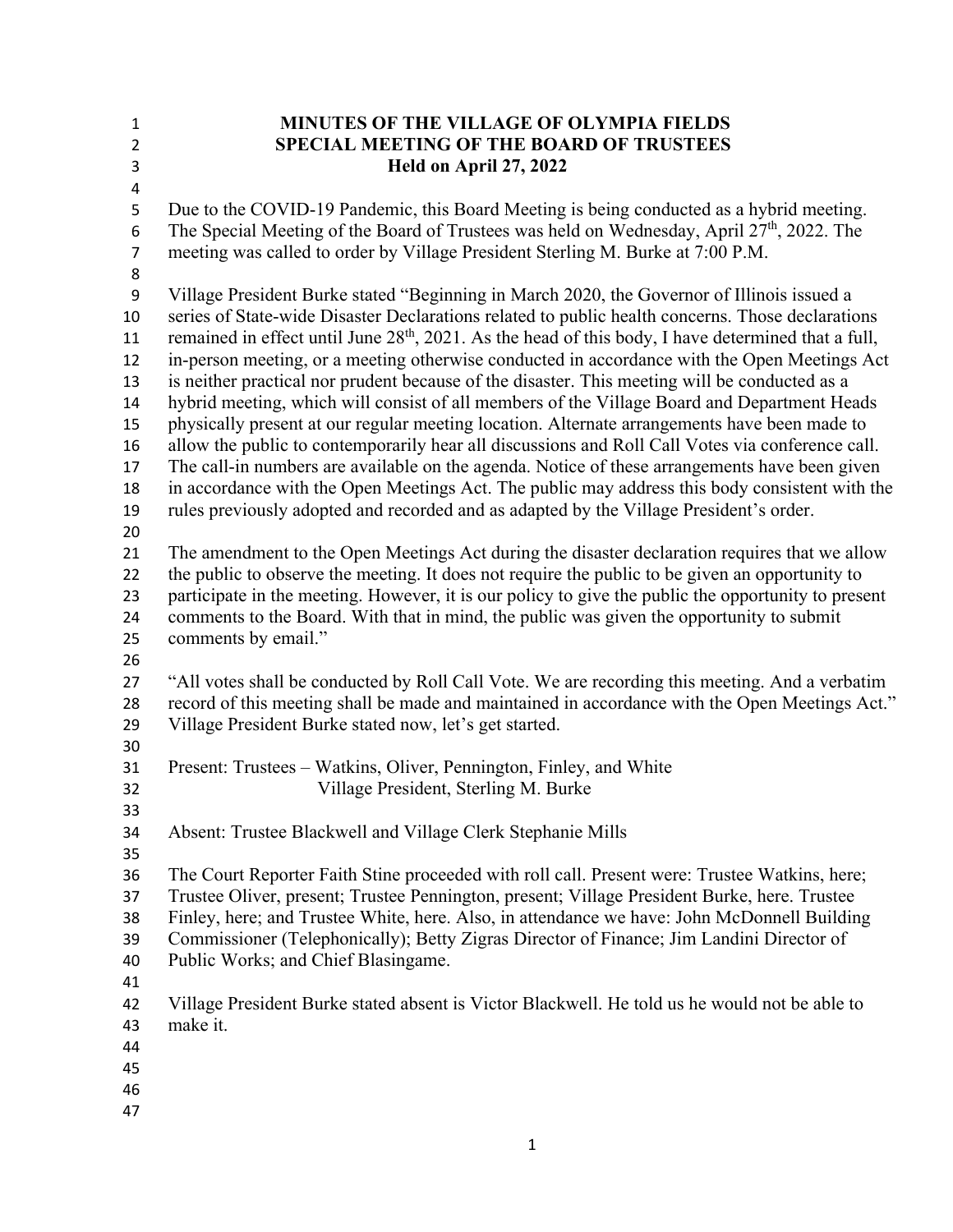## **PUBLIC HEARING:**

 **Proposed Fiscal Year 2022/2023 Budget –** Village President Burke stated next on the agenda is a Public Hearing. That notice was given several weeks ago that we would have a Public Hearing today. Village President Burke opened the Public Hearing at 7:02 P.M. Village President Burke inquired of Ms. Zigras whether or not we received any comments from the public. Ms. Zigras stated no. We did not receive any comments from the public as of this evening at 6 o'clock. Village President Burke stated the purpose of this meeting is to ratify the proposed Fiscal Year 2022-2023 Budget. Everyone had an opportunity to participate in the workshop that we had. There were numerous events in the last several months where all the Board Members had an opportunity to attend Finance Meetings with the Department Heads to go over the Capital Projects list. There was extensive discussion from the staff in putting together this Budget. It was done in such a way that it gave everybody an opportunity to discuss what was needed for the Village going forward. Does anybody have any questions on what the process was? The Trustees did not have any questions. Village President Burke inquired of Ms. Zigras whether she had any remarks. Ms. Zigras stated I can give high level highlights. The 2023 Village of Olympia Fields Budget Document which was in your packet is a compilation as the Village President spoke of earlier, of many meetings with the Department Directors. We had two Finance Committee Meetings early in March. Earlier this month in April, we had a Capital Projects and a Budget Workshop with the Board of Trustees. On Page 1 of your Budget document, you'll see the General Fund Summary Report shows the actual revenues and expenses for Fiscal Year 2019 through Fiscal Year 2021, along with the Fiscal Year 2022 Budget and the Projections. The last column summarizes the Fiscal Year 2023 General Fund Budget. You'll see towards the bottom of this page, the shaded section showing operating surplus. Fiscal Year 2022 is projected to have a strong operating surplus of over \$597,000.00. The Fiscal Year 2023 Budget is proposing a \$349,680.00 operating surplus. She stated from Fiscal Year 2019 through Fiscal Year 2021, actual operating surpluses have been over \$1.9 million. She stated with the Fiscal Year 2022 projections, total operating surplus over the last four years is expected to be over \$2.5 million. These annual surpluses have enabled the Village to transfer funds to the Capital Improvements Fund, where the Village is able to self-fund projects such as Road Improvements. The Village's fiscal policy requires a five-month, or 40% of expenses in reserve. She stated with the Fiscal Year 2022 year-end projection, the General Fund will have 10-months, or 87% of expenses in reserve. Again, these funds, above the required policy reserve can be used for Capital Improvements in the Village. On Page 2 of the Budget document, you'll find a Summary Report of all of the funds. This report shows the operating surplus before transfers for all the Village Funds, in addition to any

- budgeted transfers.
-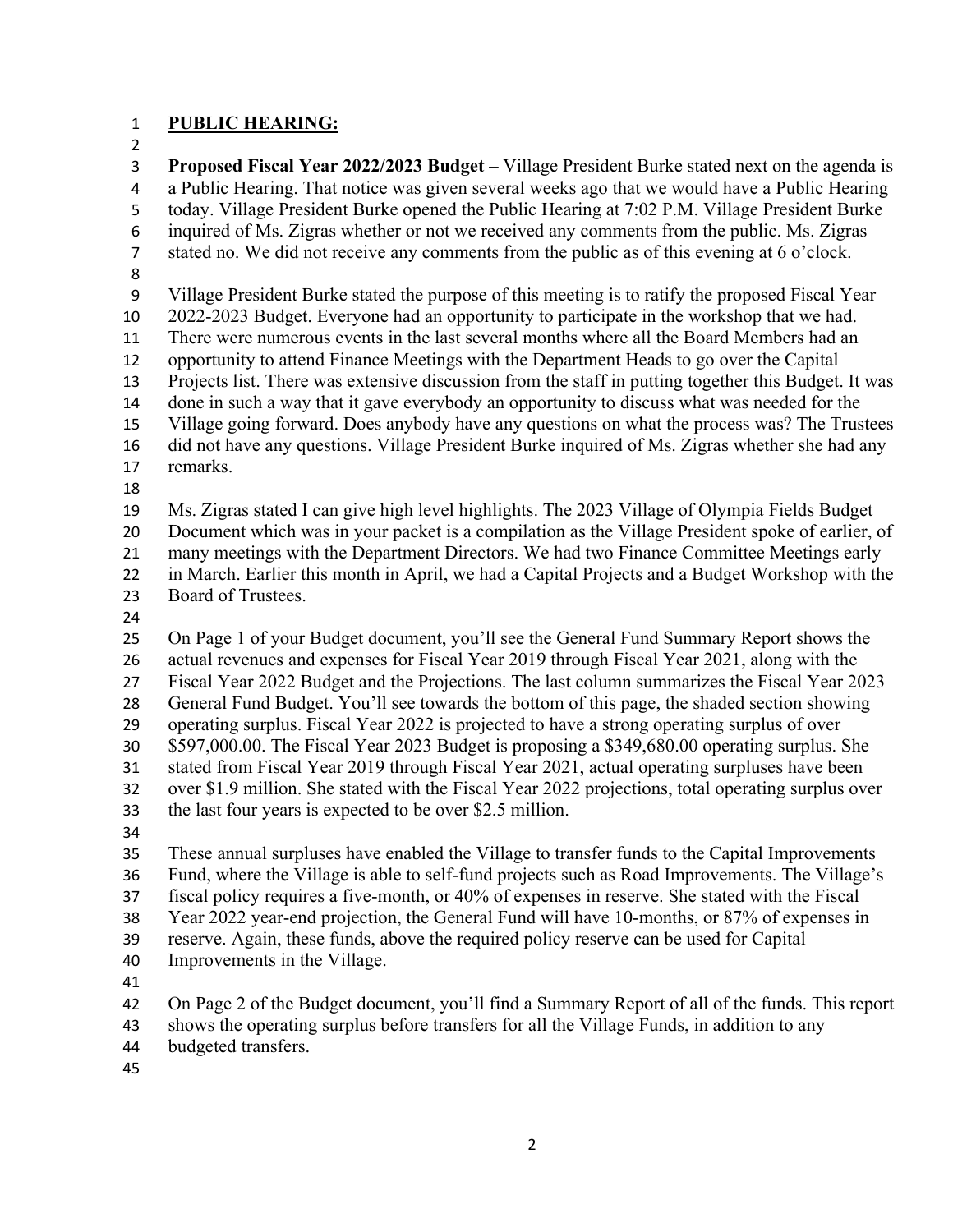Some highlights on this page are that the Capital Project Funds, we are budgeting \$679,000.00 in

- various Capital Projects, which again includes street repairs. Additional street repairs are also
- budgeted in the Motor Fuel Tax Fund.
- 
- The bottom section of this page shows our Enterprise Funds which are the Water and Sewer
- Funds. The Water Fund is showing a \$253,000.00 surplus for Fiscal Year 2023. The year over
- year surplus in the Water Fund will enable the Village to pay for various water projects, such as:
- Water Main Replacement and SCADA. In Fiscal Year 2023 the Village is budgeting over
- 9 \$900,000.00 in Water Fund Capital Projects.
- 
- The Sewer Fund Fiscal Year 2023 operating surplus is budgeted at \$287,936.00, which will
- enable the Village to self-fund over \$1.1 million in Capital Projects for Fiscal Year 2023 in the
- Sewer Fund. Some of these Sewer Fund Projects include the Post Office Lift Station, Swale
- Repairs, and the Implementation of the SCADA System. Since it is a priority of this
- administration that the Village self-fund projects without issuing debt, it is important to note that
- the surpluses in these Enterprise Funds are needed to help fund and identify future Water and
- Sewer Projects.
- 
- Ms. Zigras stated that is all I have. If anyone has any questions on the Budget, I will be happy to answer them. The Trustees did not have any questions.
- 

 Village President Burke stated there are no tax increases in this Budget. We've been able to hold taxes down every year. We have not had an increase in water charges to the Village. We actually reduced it once at 10% earlier in the Pandemic and we still have a surplus.

I really want to congratulate Betty and her department, and Willis with the Finance Committee,

and Stan. They are just doing an outstanding job of managing our finances to the point that we

have been able to stay on track, at least in the five-years that I've been here. This is really, really

- fantastic. There is no other town in the Southern Suburbs who has a financial footing that the Village of Olympia Fields has.
- 

Again, Betty, thank you very much for you and your whole team, and the whole staff for doing

- their part in making sure that we have run a very tight, fiscally responsible ship. The Public
- Hearing was closed at 7:08 P.M.
- 

 **Ordinance #2022-09** – An Ordinance Approving the Annual Budget of the Village of Olympia Fields for the 2022-2023 Fiscal Year – Village President Burke stated I would like to move to

- the proposed Ordinance.
- **Motion by Trustee Pennington, Second by Trustee Oliver to Waive in First Reading and**

**Adopt in Second Reading Ordinance No. 2022-09 An Ordinance Approving the Annual** 

- **Budget of the Village of Olympia Fields for the 2022-2023 Fiscal Year.**
- **Roll Call: Ayes (5-0) Motion Carried**
- 
- Village President Burke stated so, with that, we have a Budget for next year per our Ordinance
- and the State Constitution. So, we are ready to rock and roll for the next year.
- 
-